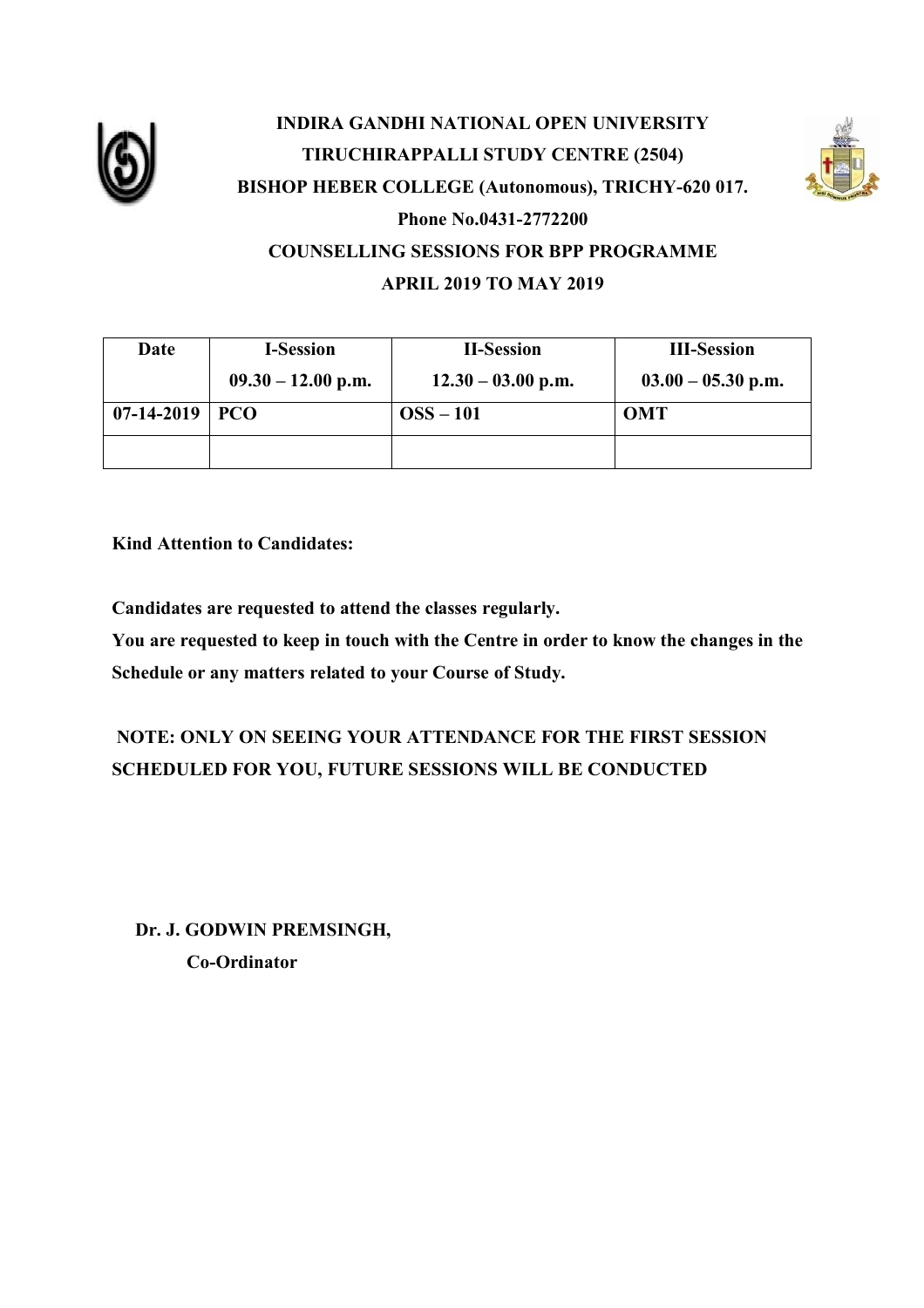

# **INDIRA GANDHI NATIONAL OPEN UNIVERSITY TIRUCHIRAPPALLI STUDY CENTRE (2504) BISHOP HEBER COLLEGE (Autonomous), TRICHY-620 017. Phone No.0431-2772200 COUNSELLING SESSIONS FOR CERTIFICATE, PROGRAMME APRIL 2019 TO MAY 2019**

| Date         | <b>I-Session</b>       | <b>II-Session</b>    | <b>III-Session</b>   |
|--------------|------------------------|----------------------|----------------------|
|              | $09.30 - 12.00$ p.m.   | $12.30 - 03.00$ p.m. | $03.00 - 05.30$ p.m. |
| $07-04-2019$ | $\vert$ DECE – 1,2,3,4 | $CNCC - -01$         | $CNCC - 02$          |
| 14-04-2019   | DNHE $- 1, 2, 3, 4$    |                      |                      |
|              |                        |                      |                      |

**Kind Attention to Candidates:**

**Candidates are requested to attend the classes regularly.**

**You are requested to keep in touch with the Centre in order to know the changes in the Schedule or any matters related to your Course of Study.**

## **NOTE: ONLY ON SEEING YOUR ATTENDANCE FOR THE FIRST SESSION SCHEDULED FOR YOU, FUTURE SESSIONS WILL BE CONDUCTED**

 **Dr. J. GODWIN PREMSINGH, Co-Ordinator**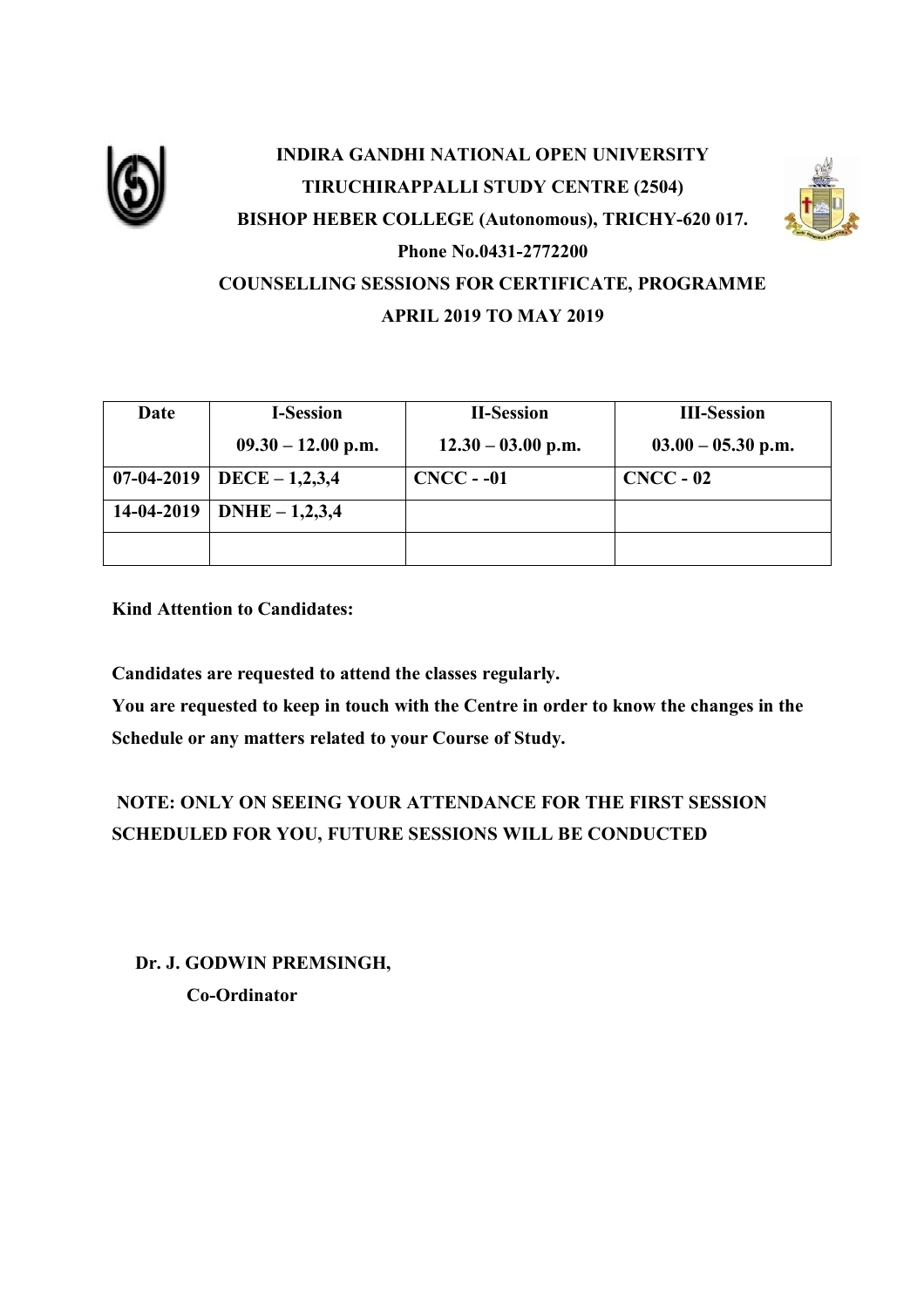

#### **INDIRA GANDHI NATIONAL OPEN UNIVERSITY TIRUCHIRAPPALLI STUDY CENTRE (2504)**





#### **Phone No.0431-2772200**

### **COUNSELLING SESSIONS FOR MAEDS, M.COM, PGDIBO, MSW, PGDCOUN, MTTM, PGDEOH, PGDT, PGJMC PROGRAMME**

#### **APRIL 2019 TO MAY 2019**

| Date       | <b>I-Session</b>       | <b>II-Session</b>    | <b>III-Session</b>   |
|------------|------------------------|----------------------|----------------------|
|            | $09.30 - 12.00$ p.m.   | $12.30 - 03.00$ p.m. | $03.00 - 05.30$ p.m. |
| 14-04-2019 | MEDS-10,11,08,09,      | $IBO - 1,2,3,4,5,6$  | $MSW - 1,2,32,5,$    |
|            | $MEDSE-15$ ,           |                      | $MSWE-10$            |
|            | <b>MEDSP-17</b>        |                      | $MSWL - 13,14$       |
| 28-04-2019 | $MTTM -$               | MEV-1,2,3,4,5        | $MEVE - 02,04,$      |
|            | $1,2,3,4,5,6,7,8$ TS-3 |                      | <b>MEVP - 01</b>     |
| 05-05-2019 | $PGTD - 1,2,3,4,5$     | $JMC - 1,2,3,4$      |                      |
|            |                        |                      |                      |
|            |                        |                      |                      |

**Kind Attention to Candidates:**

**Candidates are requested to attend the classes regularly.**

**You are requested to keep in touch with the Centre in order to know the changes in the Schedule or any matters related to your Course of Study.**

**NOTE: ONLY ON SEEING YOUR ATTENDANCE FOR THE FIRST SESSION SCHEDULED FOR YOU, FUTURE SESSIONS WILL BE CONDUCTED**

**Dr. J. GODWIN PREM SINGH, Co-Ordinator**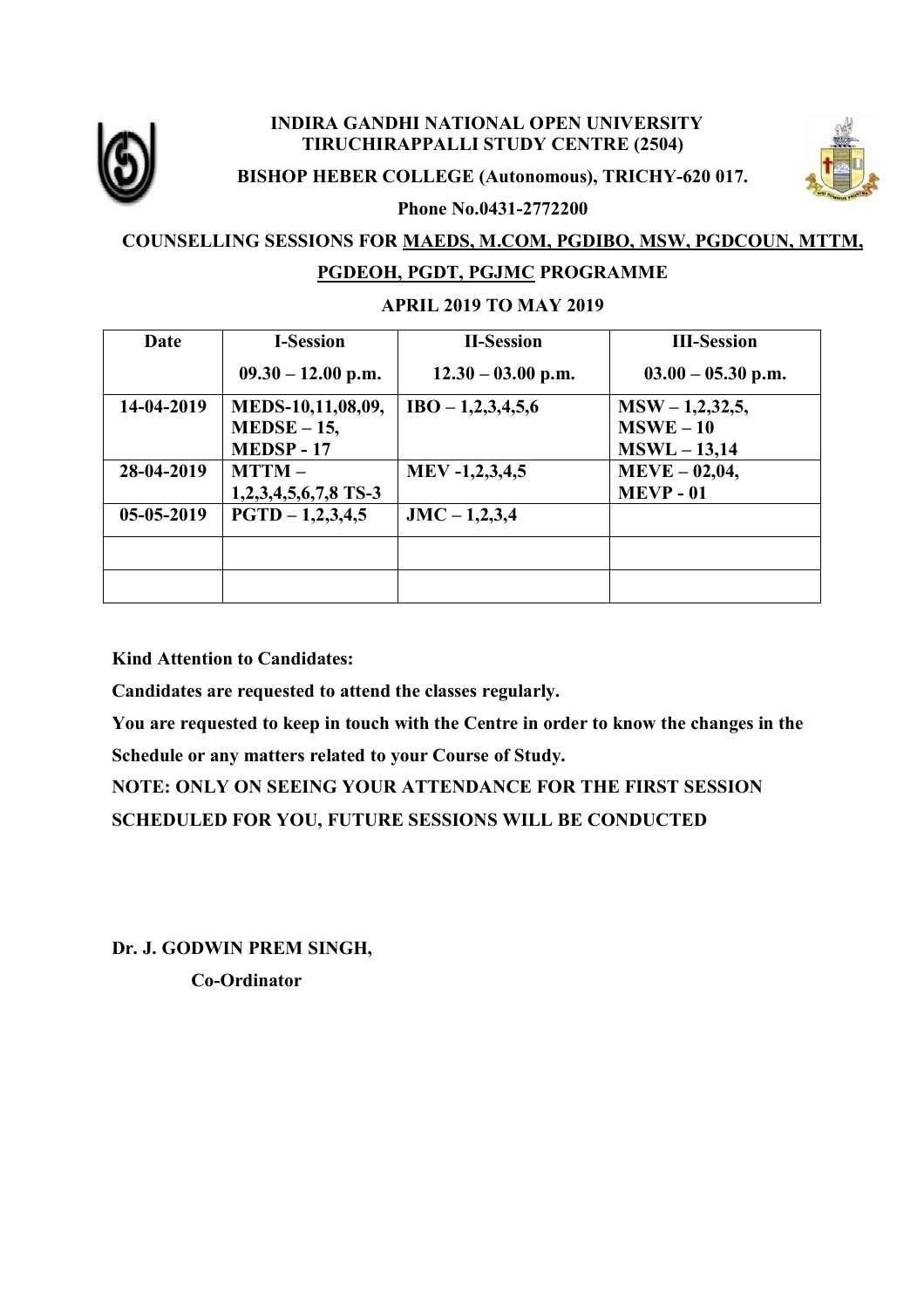

#### **INDIRA GANDHI NATIONAL OPEN UNIVERSITY TIRUCHIRAPPALLI STUDY CENTRE (2504)**



#### **BISHOP HEBER COLLEGE (Autonomous), TRICHY-620 017.**

**Phone No.0431-2772200**

#### **COUNSELLING SESSIONS FOR, CIG, PROGRAMME**

#### **APRIL 2019 TO MAY 2019**

| Date       | <b>I-Session</b>           | <b>II-Session</b>    | <b>III-Session</b>   |
|------------|----------------------------|----------------------|----------------------|
|            | $09.30 - 12.00$ p.m.       | $12.30 - 03.00$ p.m. | $03.00 - 05.30$ p.m. |
|            |                            |                      |                      |
| 14-04-2019 | $NES - 101, 102, 103, 104$ |                      |                      |
|            |                            |                      |                      |

**Kind Attention to Candidates:**

**Candidates are requested to attend the classes regularly.**

**You are requested to keep in touch with the Centre in order to know the changes in the Schedule or any matters related to your Course of Study.**

**NOTE: ONLY ON SEEING YOUR ATTENDANCE FOR THE FIRST SESSION SCHEDULED FOR YOU, FUTURE SESSIONS WILL BE CONDUCTED**

**Dr. J. GODWIN PREM SINGH, Co-Ordinator**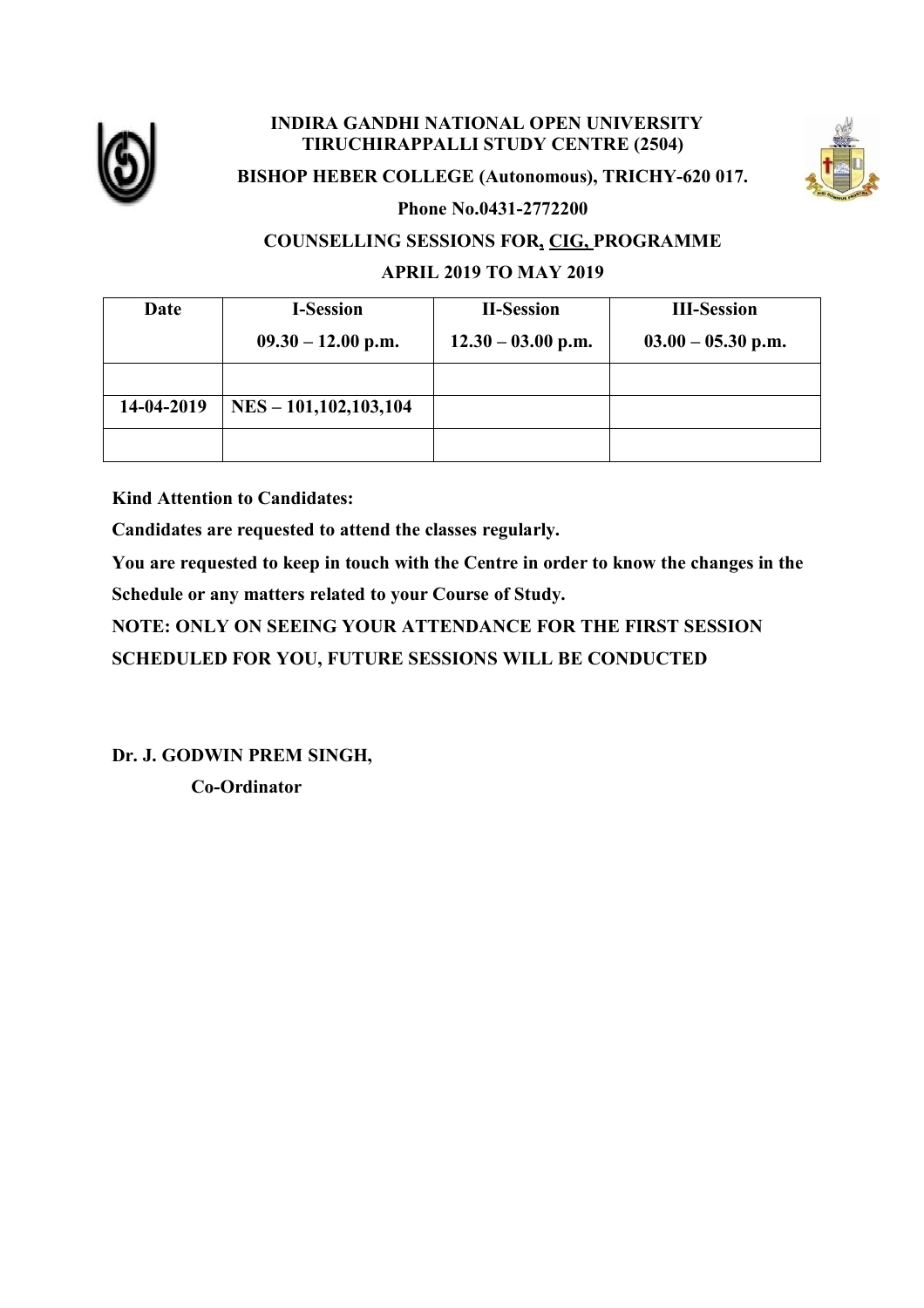

#### **INDIRA GANDHI NATIONAL OPEN UNIVERSITY TIRUCHIRAPPALLI STUDY CENTRE (2504)**



#### **BISHOP HEBER COLLEGE (Autonomous), TRICHY-620 017.**

**Phone No.0431-2772200**

### **COUNSELLING SESSIONS FOR, BTS, MTTM PROGRAMME**

#### **APRIL 2019 TO MAY 2019**

| Date       | <b>I-Session</b>     | <b>II-Session</b>    | <b>III-Session</b>   |
|------------|----------------------|----------------------|----------------------|
|            | $09.30 - 12.00$ p.m. | $12.30 - 03.00$ p.m. | $03.00 - 05.30$ p.m. |
| 14-04-2019 | $TS-1$               | $TS-2$               |                      |
| 28-04-2019 | $TS - 6,7$           |                      |                      |
|            |                      |                      |                      |
|            |                      |                      |                      |

**Kind Attention to Candidates:**

**Candidates are requested to attend the classes regularly.**

**You are requested to keep in touch with the Centre in order to know the changes in the Schedule or any matters related to your Course of Study.**

**NOTE: ONLY ON SEEING YOUR ATTENDANCE FOR THE FIRST SESSION SCHEDULED FOR YOU, FUTURE SESSIONS WILL BE CONDUCTED**

**Dr. J. GODWIN PREM SINGH,** 

 **Co-Ordinator**